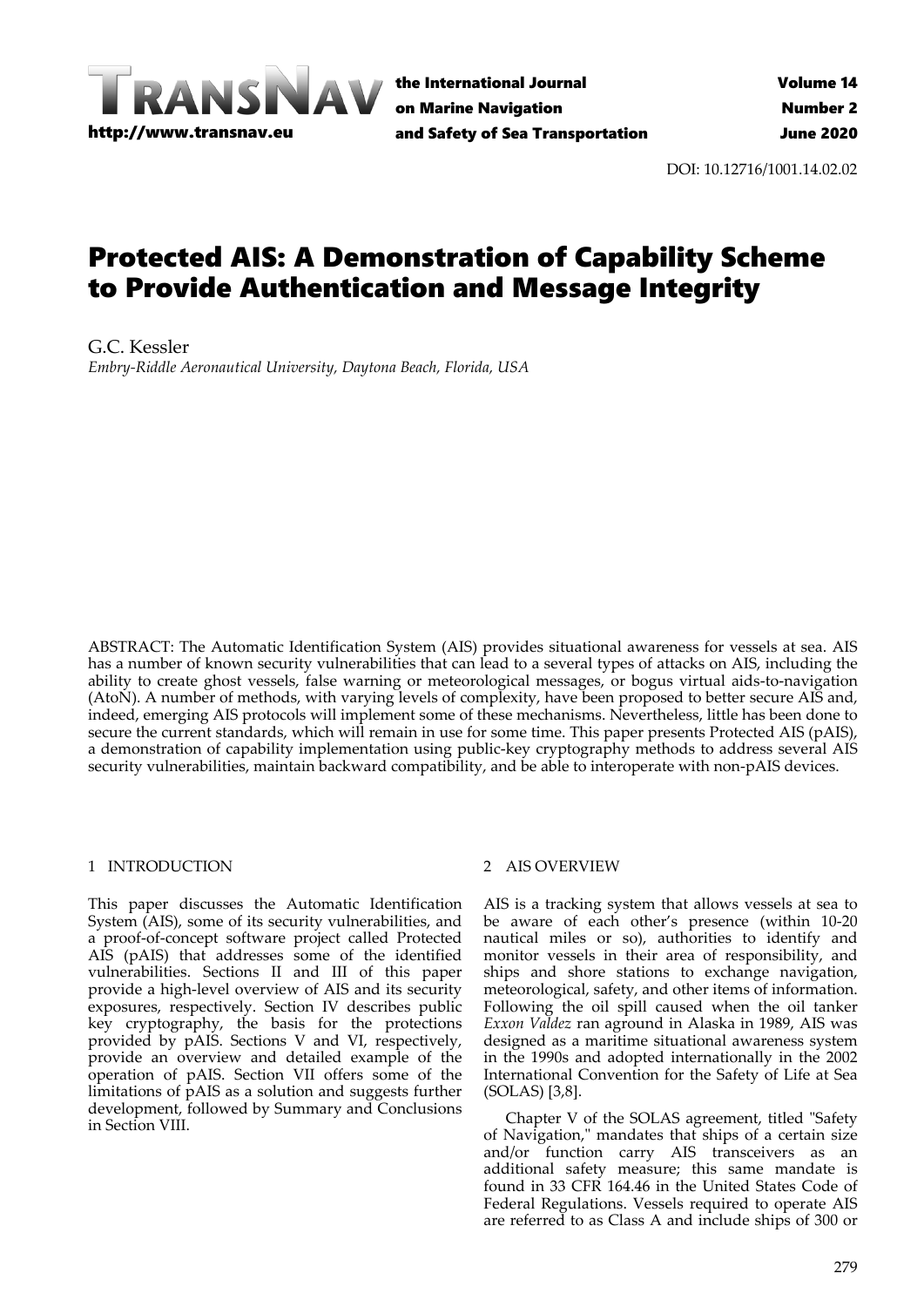more gross tons traveling internationally, commercial power vessels of 65 or more feet (19.8 or more meters) in length, and power vessels certified to carry more than 150 passengers; warships are exempted from these requirements although all modern warships have AIS capability [9,20]. Class B refers to those vessels carrying AIS at the option of the captain or that do not have a requirement to carry Class A equipment. AIS devices generally transmit position information messages every 2-180 seconds, depending upon the ship's class, speed, and rate-ofturn [8].

AIS is used today primarily for situational awareness and collision avoidance, vessel traffic management, and coastal surveillance [3,8]. The system is designed so that a ship fitted with appropriate receivers can view the local traffic and quickly determine another ship's name, its International Maritime Organization (IMO) registration number, size (e.g., length, beam, and draft), position (latitude and longitude), course, bearing, destination, status (e.g., anchored, moored, underway under power or sail, etc.), and other information (Figures 1 and 2).



Figure 1. Basic AIS display and control unit provides a radar-like display of nearby targets. (Source: https://commons.wikimedia.org/wiki/File:Ais\_dcu\_bridge.j  $pg)^1$ 

AIS messages are broadcast on maritime very high frequency (VHF) channels 87B (161.975 MHz) and 88B (162.025 MHz). The United Nations' International Telecommunication Union, Radiocommunication sector (ITU-R) describes the radio transmission aspects of AIS, particularly frequency sharing and time slot reservation, in Recommendations M.585-7 and M.1371-5 [10,11]. All AIS transmitters are assigned a Maritime Mobile Service Identity (MMSI) which is their primary identifier.



Figure 2. Chartplotter display including AIS data, showing ships in the local area (from https://upload.wikimedia.org/wikipedia/commons/d/d4/AIS \_Manche\_Est.png).



Figure 3. Stations in the AIS network.

The National Marine Electronics Association (NMEA) provides a family of standards describing electrical and serial communications for the interconnection of marine electronics. NMEA 0183 defines character-based AIS messages and low-speed communication over the Controller Area Network (CAN) serial bus [14]. NMEA 2000® describes a higher speed, binary-based AIS message scheme, also running over the CAN bus [15]. The emerging OneNet standard will describe a protocol of high speed, binary messages over the Internet Protocol (IP) and Ethernet; OneNet will also introduce security mechanisms for transmissions [16].

Ships and boats are not the only active components in the AIS network (Figure 3). Mobile stations within the AIS network also include AIS search-and-rescue transponders (AIS-SART), man overboard (MOB) AIS transmitters, Emergency Position Indicating Radio Beacons (EPIRB) AIS devices, AIS-equipped satellites, and AIS-equipped search-and-rescue aircraft. Fixed AIS stations include AIS base stations, repeaters, and specially equipped aids to navigation (AtoNs). Global Navigation Satellite Systems (GNSS) are not a direct component of AIS, but they provide essential geographic positioning information to all of the mobile components [8].

 <sup>1</sup> Products or services mentioned in this paper are for informational or example purposes only and should not be construed as a recommendation or reference for such products or services.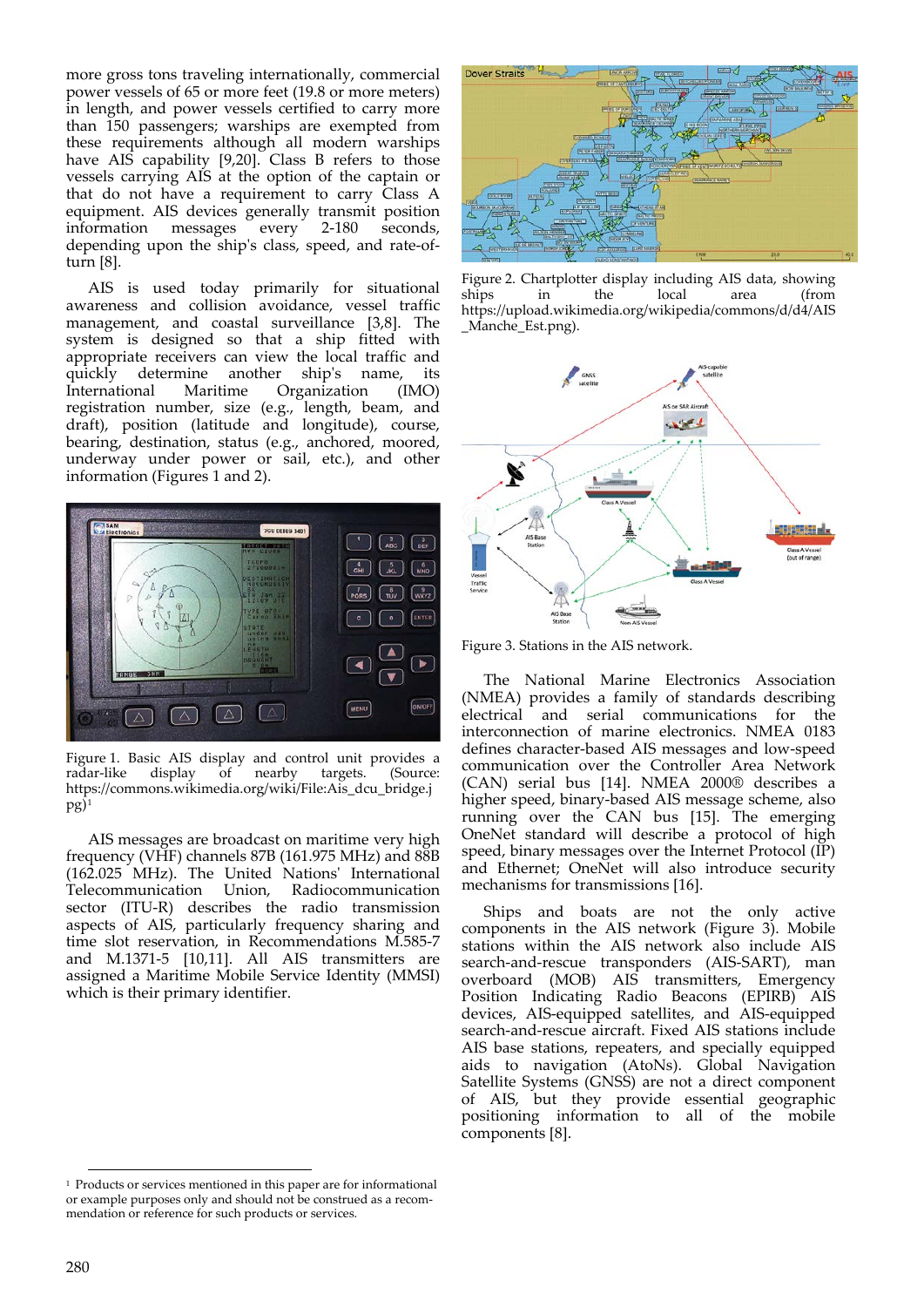#### 3 CYBERSECURITY VULNERABILITIES IN AIS

AIS was designed during an era when security was not the imperative that it is today; indeed, it was designed during the very earliest days of the commercial Internet. Many researchers have discussed security vulnerabilities in AIS, including Balduzzi et al. [1,2], Goudossis and Katsikas [5], Kessler, Craiger, and Haass [13], and Trend Micro [18]. This section will review some of the AIS security issues, particularly those addressed by the pAIS software.

As stated above, AIS broadcasts message on public maritime VHF radio frequencies. Not only can any listener hear all of the traffic, but anyone can transmit messages. In years past, relatively expensive AIS hardware was required in order to transmit; today, there are many ways to build inexpensive systems to both receive and transmit AIS messages [12].

The use of a shared broadcast frequency for AIS is very efficient in terms of communications resource but foreshadows another potential AIS security vulnerability, namely, an attacker usurping the bandwidth in order to block other devices from transmitting, negatively impacting the shared time slot synchronization process, or changing slot reservation/assignment information. Any of these attacks can effectively knock other AIS stations off of the air.

Balduzzi et al. [1,2] originally described many types of attack on AIS due to some specific AIS protocol weaknesses, including:

- − Lack of validity checks: AIS messages do not include any geographic validation information meaning that it is possible for a bad actor to send an AIS message from any location while purporting to be in another location.
- Lack of timing checks: AIS messages contain no time stamp verification information meaning that a cyberattacker can replay valid AIS information at a later time of their choosing.
- Lack of authentication: The AIS protocol provides no mechanism to authenticate the sender, thus anyone with the ability to craft or otherwise transmit an AIS packet can impersonate any other AIS device.
- − Lack of integrity checks: AIS messages are transmitted in an unencrypted and unsigned form; this makes it simple for an interloper to intercept and/or modify transmissions.

From these vulnerabilities, a bad actor can spoof a non-existent vessel or AtoN, replay past AIS events, trigger false SOS or collision alerts, send bogus weather or other meteorological information, launch a denial-of-service attack on the AIS broadcast system, or modify vessel information being broadcast on the air. Examples of some of these scenarios are discussed below.



Figure 4. AIS display of real (e.g., Chastity Brooke) and ghost (e.g., Sea Fox) vessels off the coast of Daytona Beach, Florida.



Figure 5. AIS display of real and fake virtual AtoNs in Ponce De Leon Inlet, south of Daytona Beach, Florida.

Figure 4 shows AIS information for nine vessels off the coast of Daytona Beach, Florida, USA, displayed on OpenCPN chartplotter software. Details for each vessel can be found merely by clicking on the target. The Chastity Brooke is a real vessel, as are six of the other targets shown here. The Sea Fox and one other target are also real vessels but had been in the area six months earlier; their data was being replayed and interjected into the AIS data stream. A totally bogus vessel could also be injected into the system. It is impossible to tell from AIS alone which ships are real and which are "ghosts."

Figure 5 shows the detail of Ponce De Leon Inlet, south of the Daytona Beach area. Note the physical AtoNs and, in particular, the deep channel on the north edge of the inlet marked with red and green buoys. The north edge of the inlet is dredged and at least 36 ft (11 meters) deep, while the south side of the inlet can be as shallow as  $4 \text{ ft } (1 \text{ m})$ . The chart shows the presence of four virtual AtoNs; the one labelled "Ponce 2nd Channel" is a preferred channel marker directing boaters to the south side of the inlet and the other three virtual AtoNs define a second "channel." These virtual AtoNs appear on the chart based upon spoofed AIS messages. The U.S. Coast Guard has sole authority in the U.S. for transmitting information about virtual AtoNs, but there is no mechanism with which to authenticate the sender of this information.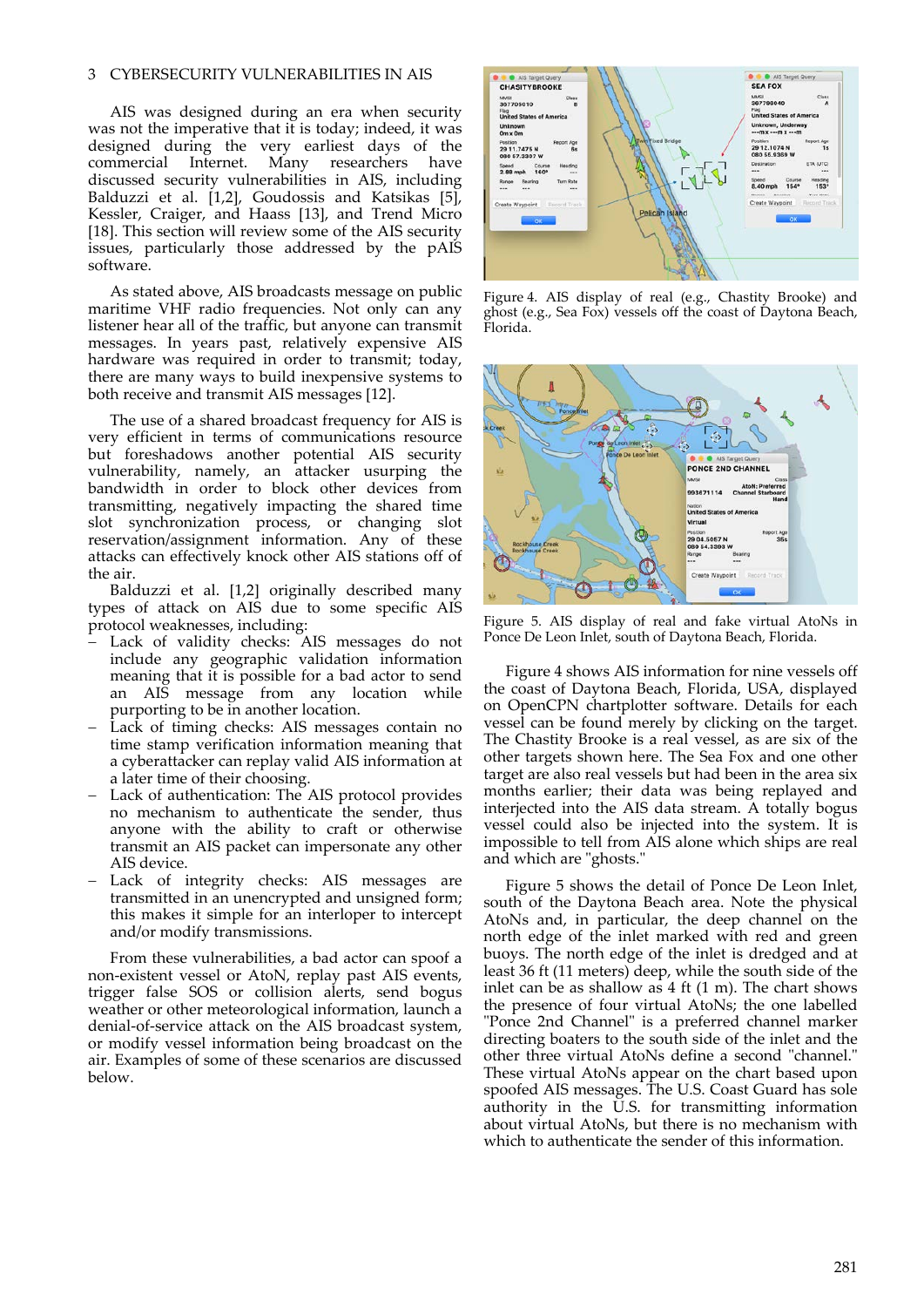## 4 PUBLIC KEY CRYPTOGRAPHY

The primary security element of pAIS -- and, indeed, all methods that provide security to AIS transmissions -- is the use of cryptography. Protected AIS employs public-key cryptography (PKC) methods. The PKC concept was first described in 1976; the first implementation, in 1977, was the Rivest, Shamir, and Adleman (RSA) scheme, which remains the most common PKC algorithm in use [4].

Unlike secret key cryptography that uses a shared secret key for both encryption and decryption, PKC methods use two keys that have the following properties:

- The two keys are mathematically related and derived as a pair
- Knowledge of one key does not yield knowledge of the other key
- Either key can be used to encrypt data; the other key is then used to decrypt the data (for this reason, PKC is also referred to as asymmetric cryptography)

Because of the latter two properties, one of the keys is designated the private key and is kept as a closely held secret by the owner; the other key is designated the public key and can be widely distributed and shared [4].



Figure 6. PKC model showing two communicating parties and their respective private key repositories, as well as a shared public key database. Alice authenticates messages by encrypting with her own private key and sends private messages to Bob by encrypting with his public key.

<span id="page-3-0"></span>Figure 6 shows how PKC can be used for a variety of applications. In this scenario, the two communicating parties are Alice and Bob. Each has a private (PVT) key file that stores their private key locally (i.e., on their own device). They both also have access to a large number of public (PUB) keys through a shared database which could be on the Internet or corporate network, or could just be shared amongst all of the users. If Alice wishes to send a private message to Bob, she encrypts it with Bob's public key; only he possesses the private key so only he can decrypt the message. If Alice wants to authenticate a message that she sends -- i.e., prove that she is the sender -- she will encrypt the message with her own private key; this message can be read by anyone who can access her public key and successful decryption proves that she was the sender since only she possess her private key. It is the ability to authenticate the sender of AIS messages that makes PKC applicable to pAIS.

#### 5 PROTECTED AIS OPERATIONAL OVERVIEW

A number of solutions to the security weaknesses of AIS have been proposed. Encrypted AIS [19] and other cryptography-based variants have seen use for special-purpose or limited fleets. Even when using a shared key, EAIS solves the problems described above by carefully introducing vessels into the "trusted" group. It has limited utility, however, for other vessels and the situational awareness of "public" maritime traffic.

Goudossis and Katsikas [5] provide an overview and critique of several other solutions to AIS security, including those proposed by Goudossis, Kostis, and Nikitakos [6], Hall, Lee, Benin, Armstrong, and Owen [7], and Oh, Seo, and Lee [17]. These solutions are encryption-based and address the issues mentioned above but require significant changes to the AIS protocol and/or add several layers of complexity to the communication network.

The pAIS project is a proof-of-concept effort to address security issues of AIS with a solution that is computationally simple, does not add a noticeable delay time in transmission, is backward compatible with existing protocols, could be implemented by a simple software upgrade, and would be able to communicate with the embedded base of equipment. While created independently, pAIS is essentially a realization of Mode 2 (authentication and integrity) security described by Goudossis and Katsikas [5] in their proposal for a Secure AIS protocol. Protected AIS is a mode of operation designed to address three specific security vulnerabilities:

- Lack of message integrity
- Lack of timing integrity
- Lack of sender authentication
- These vulnerabilities are addressed as follows:
- 1 To provide message integrity, pAIS calculates an 8-bit checksum over the entire AIS message rather than merely the individual sentence fragments<sup>[2](#page-3-0)</sup>. The message is a binary string composed of 6-bit bytes; the pAIS checksum is computed as a byteby-byte exclusive OR (XOR) of the entire binary string (e.g., 7C).
- 2 To provide timing integrity, a timestamp string is prepared when the message is generated. The timestamp is a 14-character string composed of the year, month, day, hour, minute, and second of transmission (e.g., 20191014103714).
- 3 To provide sender authentication, the checksum and timestamp are combined to create a 16 character string, which is encrypted with the private key associated with the sending AIS device's MMSI. This creates the so-called protect string.

 <sup>2</sup> An individual AIS transmission is called a *sentence*. Sentences are limited in size to approximately 360 bits. If a message is larger than 360 bits, it is split across multiple sentences. The NMEA AIS checksum provides bit error detection for each individual sentence but not the entire message.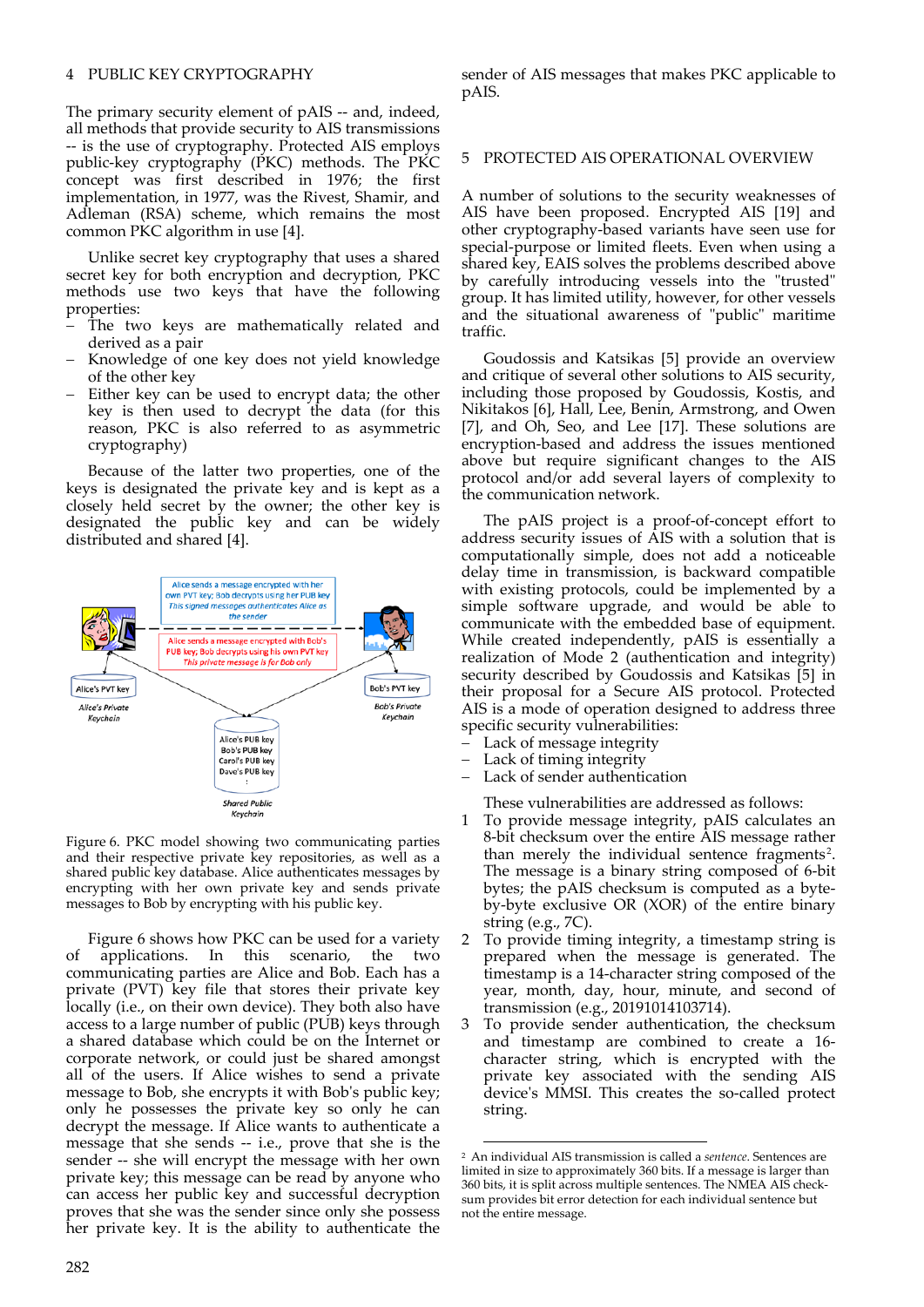

Figure 7. An AIS device in protect mode appends the pAIS protect string -- encrypted with its private key -- to its standard outgoing AIS transmission. A device receiving a pAIS message can ignore the protect string or decrypt it using the sender's public key.

Figure 7 shows the basic pAIS operation. An AIS transmitter operating in protect mode will generate a protect string, encrypted with its private key, for all outgoing transmissions. This string is appended to the standard AIS message to be transmitted. On the incoming side, AIS receivers "know" the standard length of AIS messages. If the incoming message exceeds the expected length and the receiver is not operating in protect mode, it merely ignores the extra bits; if the receiving station can operate in protect mode, it will decrypt the protect string using the private key associated with the sending station's MMSI.

Backward-compatibility is realized in this scheme because standard NMEA checksum and message processing procedures remain intact. The only difference with pAIS is that the binary string representing protected messages is longer than a standard message's binary string.

#### 6 PROTECTED AIS SOFTWARE OVERVIEW

The prototype pAIS software is written in Perl and focuses on NMEA 0183 formatted messages. The software comprises a suite of programs that can be used to generate standard and protected AIS messages, as well as decode them.

Perl's Crypt::OpenSSL::RSA module is employed for generation of PKC public-private key pairs (Figure 8), encryption, and decryption. The pAIS software employs 256-bit RSA keys, generating a 258-bit protect string (which adds 25-350% overhead to standard AIS messages). This particular encryption module was selected because it offers the options of encrypting or decrypting with either the public or private key. While encrypting a message with the private key is logically similar to the message signature function in most encryption libraries, experiments with message signatures found that the shortest usable RSA key was 512 bits in length. This large key and the signature function produced a 540 bit protect string which was deemed too much overhead even for the prototype system.



Figure 8. Sample RSA public/private key-pair that can be associated with a device's MMSI.

The following example shows how standard and protected AIS messages compare. This example uses a Type 1 (Position Report Class A) message with the following parameters:

- − MMSI = 369121053
- − Navigation status = Underway using engine
- Rate of turn =  $~5^\circ$  per minute to the port
- Latitude =  $29.06^\circ$
- Longitude =  $-080.92^\circ$
- − Speed = 17.2 knots
- − Course over ground = 260°
- $Heading = 272°$
- UTC timestamp = 28 seconds

A standard NMEA 0183 message with this information would be transmitted over the air as:

!AIVDM,1,1,,A,15P1G7@uBdJ=Tv0@`=H::8Pp0000,0\*08

Figure 9 shows the AIS sentence, the binary string representing the message payload, and the decoded message.

| ***** AIS Parser (Version: 3.2.8p, Build date: 10/13/2019) *****                                                   |  |  |  |  |
|--------------------------------------------------------------------------------------------------------------------|--|--|--|--|
| AIS sentence(s) input from file type1_example.txt.                                                                 |  |  |  |  |
| AIS sentence: !AIVDM.1.1A.15P1G7@uBdJ=Tv8@`=H::8Pp0000.0*08<br>Talker ID: !AI - Mobile AIS station                 |  |  |  |  |
| AIS Encapsulation Formatter: VDM - AIS VHF Data-Link Message<br>Checksum verified                                  |  |  |  |  |
| 1 sentence(s) processed                                                                                            |  |  |  |  |
|                                                                                                                    |  |  |  |  |
| --- Start of Transmission 1 ---                                                                                    |  |  |  |  |
| Message Type = $1$ (Position Report Class A)<br>Repeat indicator = $0$                                             |  |  |  |  |
| Maritime Mobile Service Identity (MMSI) = 369121053                                                                |  |  |  |  |
| ** This MMSI represents a ship.<br>** The Maritime Identification Digits (MID) are 369 -- United States of America |  |  |  |  |
| Navigation Status = $0$ (Under way using engine)<br>Rate of Turn (ROTAIS) = $-11$ ( $-5.4^{\circ}/\text{min}$ )    |  |  |  |  |
| Speed over ground $(S0G) = 17.2$ kn<br>Position accuracy = $0$ (Low, >10 m [default])                              |  |  |  |  |
| Longitude = $0.9200000^{\circ}$ W (080°55.20'W)                                                                    |  |  |  |  |
| $Latitude = 29.060000°N (29°03.60°N)$<br>** Use this URL for a Google map of this position:                        |  |  |  |  |
| ** http://www.google.com/maps/place/29.060000,-80.920000<br>Course over ground $(COG) = 260.0^{\circ}$             |  |  |  |  |
| True heading = $272^\circ$<br>$T$ imestamp = 28 seconds                                                            |  |  |  |  |
| Maneuver indicator = 0 (Not available [default])                                                                   |  |  |  |  |
| Spare = $0$ (Unused; should be 0)<br>Receiver Autonomous Integrity Monitoring flag = 0 (RAIM not in use [default]) |  |  |  |  |
| --- SOTDMA Communication State ---<br>Synchronization state = $0$ (UTC direct)                                     |  |  |  |  |
| Slot timeout = $\theta$ slots remaining until slot change<br>Slot offset = $0$                                     |  |  |  |  |
| --- End of Transmission ---                                                                                        |  |  |  |  |

Figure 9. Decoding a standard AIS Type 1 message.

In pAIS protected mode, the 258-bit protect string is appended to the standard data, generating the following two-sentence AIS message (the **bolded bits** represent the protect string):

!AIVDM,2,1,6,A,15P1G7@uBdJ=Tv0@`=H::8Pp0000**fk<m2;w 3Dk4UmU4LV1m4Qr?s5=OS3vW3**,0\*46

!AIVDM,2,2,6,A,**gwQ<d@MEKa`**,0\*0B

When the message is read by a pAIS device using protect mode, the information is interpreted as shown in Figure 10: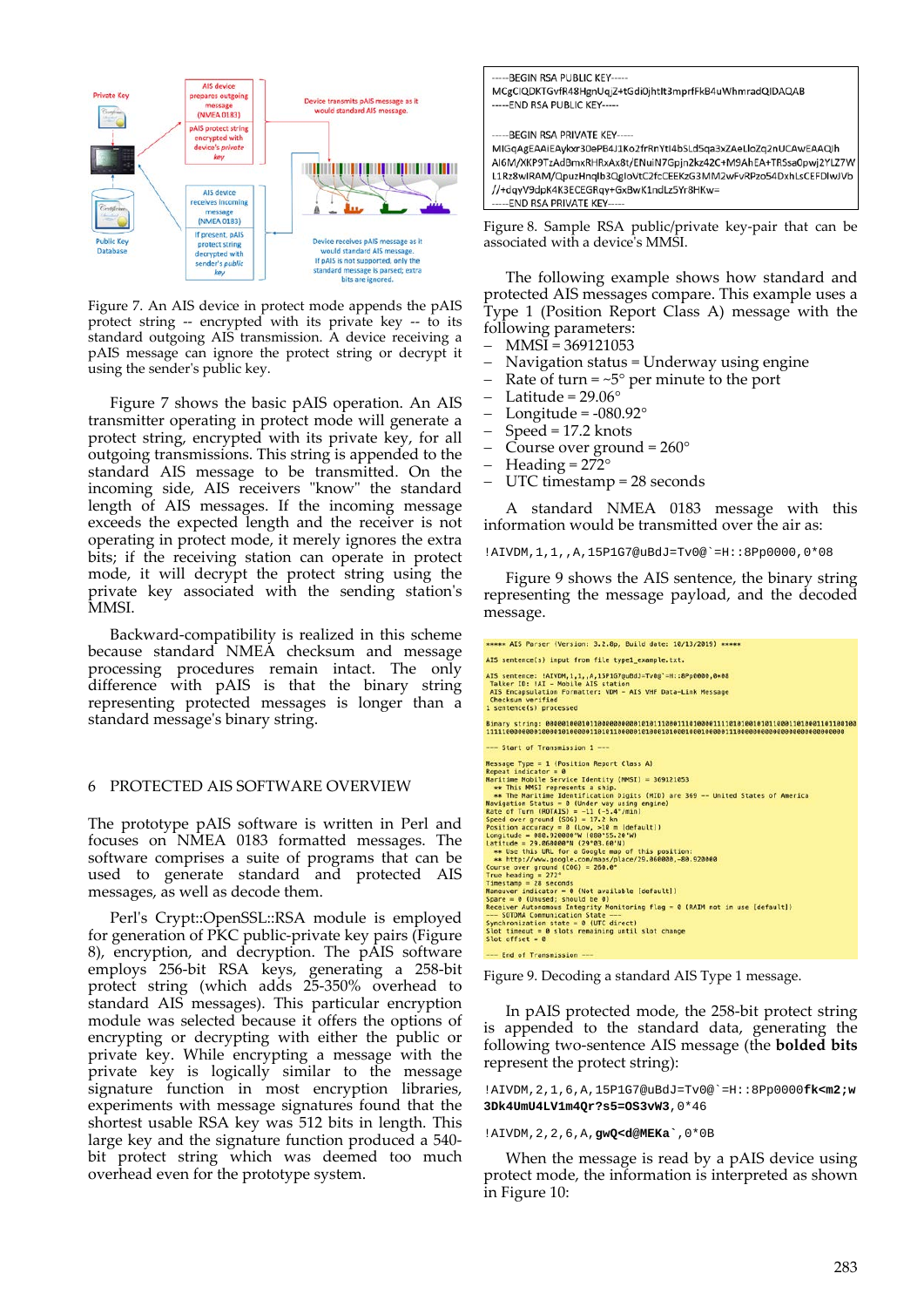

Figure 10. Parsing a Type 1 message with a pAIS protect string.

The pAIS message will also be decoded properly by well-behaving AIS devices and software unable to operate in protect mode because standard devices should ignore the unexpected data at the end of the transmission, as shown in Figure 11.

| !AIVDM.2.2.6.A.gwQ <d@meka`,0*0b< th=""><th>!AIVDM.2.1.6.A.15P1G7@uBdJ=Tv0@`=H::8Pp0000fk<m2:w3dk4umu4lv1m4qr?s5=os3vw3.0*46< th=""><th></th><th></th></m2:w3dk4umu4lv1m4qr?s5=os3vw3.0*46<></th></d@meka`,0*0b<> | !AIVDM.2.1.6.A.15P1G7@uBdJ=Tv0@`=H::8Pp0000fk <m2:w3dk4umu4lv1m4qr?s5=os3vw3.0*46< th=""><th></th><th></th></m2:w3dk4umu4lv1m4qr?s5=os3vw3.0*46<> |             |                                 |  |
|-------------------------------------------------------------------------------------------------------------------------------------------------------------------------------------------------------------------|---------------------------------------------------------------------------------------------------------------------------------------------------|-------------|---------------------------------|--|
| Parm#                                                                                                                                                                                                             | <b>Parameter</b>                                                                                                                                  | Value       | <b>Description</b>              |  |
| 01                                                                                                                                                                                                                | Message ID                                                                                                                                        | ۹           |                                 |  |
| 02                                                                                                                                                                                                                | Repeat indicator                                                                                                                                  | $\Omega$    | No repeat (default)             |  |
| 03 <sup>°</sup>                                                                                                                                                                                                   | User ID (MMSI)                                                                                                                                    | 369121053   |                                 |  |
| 04                                                                                                                                                                                                                | Navigational status                                                                                                                               | $\Omega$    | Under way using engine          |  |
| 05                                                                                                                                                                                                                | Rate of turn ROTAIS                                                                                                                               | $-5.4$      |                                 |  |
| 06                                                                                                                                                                                                                | SOG                                                                                                                                               | 17.2        |                                 |  |
| 07                                                                                                                                                                                                                | Position accuracy                                                                                                                                 | $^{\circ}$  | Low $(>10 \text{ m})$ (default) |  |
| 08                                                                                                                                                                                                                | Longitude                                                                                                                                         | 80.9200000  |                                 |  |
| 09                                                                                                                                                                                                                | Latitude                                                                                                                                          | 29.0600000  |                                 |  |
| 10                                                                                                                                                                                                                | COG                                                                                                                                               | 260.0       |                                 |  |
| 11                                                                                                                                                                                                                | True heading                                                                                                                                      | 272         |                                 |  |
| 12                                                                                                                                                                                                                | Time stamp                                                                                                                                        | 28          |                                 |  |
| 13                                                                                                                                                                                                                | Special manoeuvre indicator                                                                                                                       | $^{\circ}$  |                                 |  |
| 14                                                                                                                                                                                                                | Spare                                                                                                                                             | $\mathbf 0$ |                                 |  |
| 15                                                                                                                                                                                                                | RAIM-flag                                                                                                                                         | $^{\circ}$  | RAIM not in use (default)       |  |
| <b>Communication State</b>                                                                                                                                                                                        |                                                                                                                                                   |             |                                 |  |
| Parm#                                                                                                                                                                                                             | Parameter                                                                                                                                         | Value       | <b>Description</b>              |  |
| 16                                                                                                                                                                                                                | Sync State                                                                                                                                        | $\Omega$    | <b>UTC</b> direct               |  |
| 17                                                                                                                                                                                                                | Slot Time-out                                                                                                                                     | $\circ$     |                                 |  |
| 18                                                                                                                                                                                                                | Slot offset                                                                                                                                       | $\circ$     |                                 |  |

Figure 11.Type 1 message with a pAIS protect string as interpreted by a non-pAIS decoder. (Site:https://www.maritec.co.za/aisvdmvdodecoding1.php)

#### 7 LIMITATIONS AND AREAS FOR FURTHER DEVELOPMENT

The pAIS project was intended only as a demonstration of capability and, as such, is a prototype with operational limitations. The method described here does not use the strongest possible algorithms for some simple reasons; the intent of the prototype was to demonstrate simplicity, backwardcompatibility, and ease of integration into existing software. Some of pAIS' limitations include:

- The use of byte-wise XOR is not the strongest checksum available, but it adds simplicity to the system by re-using code; the NMEA checksum algorithm is already part of AIS software. In addition, this checksum is sufficient for our needs; while an attacker might be able to brute-force a bogus message with the same checksum as a valid message, this is unlikely to be used in a real-time attack. In any case, a number of strong eight-bit cyclic redundancy check (CRC-8) algorithms could be employed without adding additional size to the protect string.
- − The current timestamp uses a 14-character, human-readable string containing month, day, year, hour, minute, and second. This same information could be obtained using 10-byte Unix epoch time, which would shorten the amount of data to encrypt by four bytes. Upon testing, however, the length of the protect string remained at 258 bytes.
- A given timestamp might be duplicated if an AIS device transmits more than one message within a second or if two different AIS devices transmit a message within the same second. This timestamp duplication is not a problem because the timestamp is only intended to provide timing integrity on a per-message basis. Timestamp uniqueness is not a requirement since it is not tied to message identification.
- The RSA public/private key pair used in pAIS is 256 bits in length, significantly shorter than the best-practice key size of 2,048-4,096 bits. Upon experimentation, 256 was found to be the shortest key that could safely protect the 16-byte protection string. Choosing the shortest key length was a balance between security and overhead; this key size adds 43 six-bit characters to the length of a message which, as mentioned above, amounts to between 25-350% overhead. (The next smallest RSA key is 128 bits and was found to only protect a string up to five characters in length).

Protected AIS does not solve all of AIS' security problems. In particular, it does not counter an insider threat, when an authorized device already in the system is used to send bogus messages. Indeed, little can be done to protect against a bad actor who manually enters or otherwise configures bogus or incorrect information into an authenticated AIS device.

The pAIS scheme also provides no geographic validity checking because there is no way to "prove" the latitude and longitude of the transmitting device. Geographic validity checking would require an independent means of verification.

Every AIS device and AIS message has an MMSI associated with it so that public and private keys could be tied to the MMSI. The method described here does not specify how the public keys are distributed; for the pAIS prototype, the Pretty Good Privacy (PGP) model of shared keychains and a web of trust is used although that solution is not scalable to a world-wide network of tens of thousands of AIS devices. Goudossis and Katsikas [5] describe one mechanism based upon the creation of a global, X.509 like Maritime Public Key Infrastructure (PKI), where the registration and Certification Authorities would be managed and operated under the auspices of the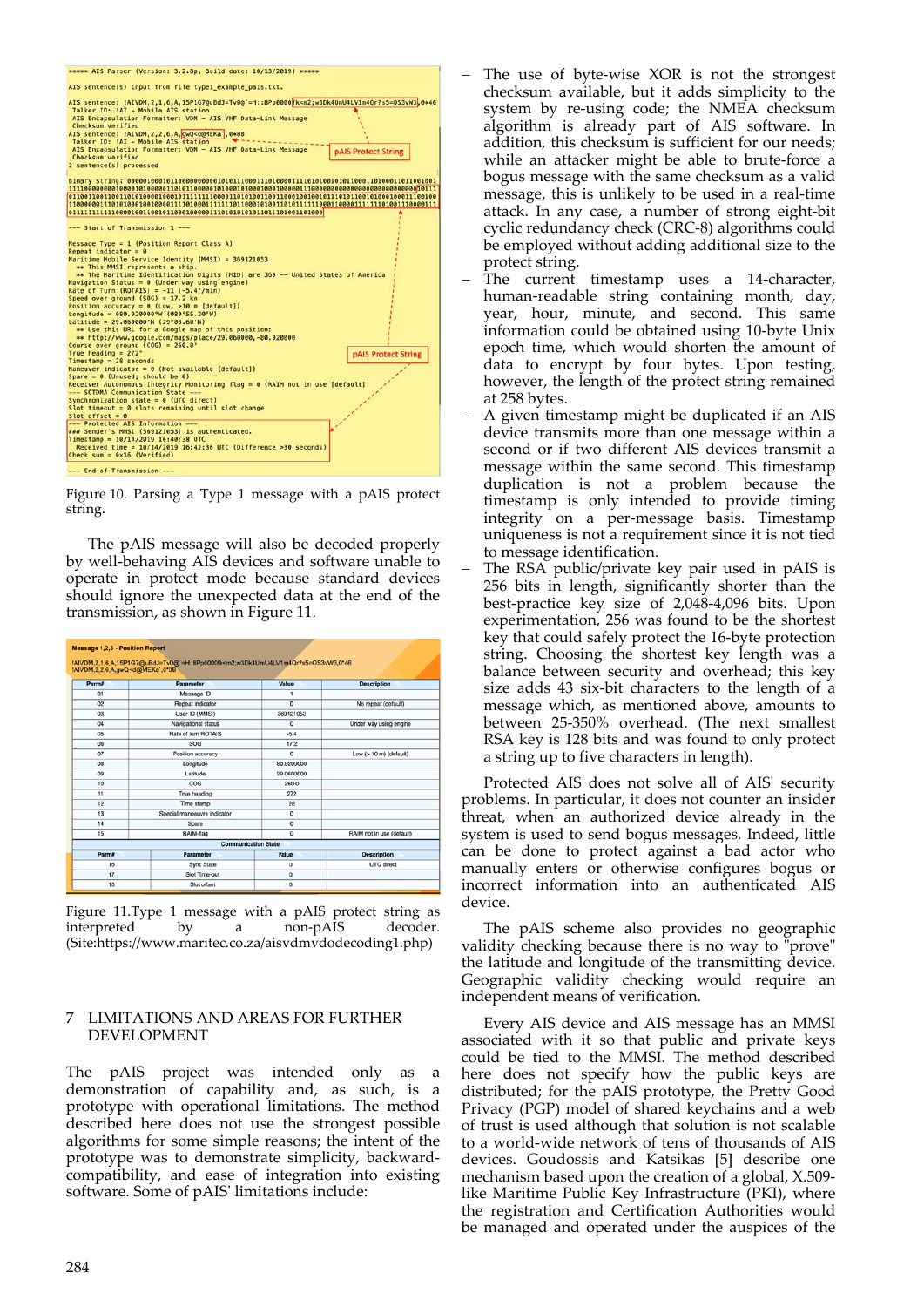International Maritime Organization (IMO) and national maritime authorities.

Finally, pAIS was designed to work with NMEA 0183 formatted messages. Conceptually, there is no reason why it could not be extended to protect NMEA 2000 binary messages.

### 8 SUMMARY AND CONCLUSION

This paper has described pAIS, proof-of-concept software that adds bit integrity, timestamp integrity, and sender authentication to NMEA 0183 AIS messages. The scheme is designed to be simple, backward compatible, and able to co-exist with nonpAIS implementations.

This prototype software was developed for research applications to demonstrate that such a scheme was viable and feasible. AIS is increasing in importance as new applications get attached to the system; autonomous ocean-going and near-coastal vessels are merely the latest in a long line of missioncritical uses for AIS. Every new use of AIS adds to the reasons that the industry has to find ways to better secure the system.

Another lesson from this research had nothing to do with technology and everything to do with policy. Backward compatibility was an essential goal of the project so that introduction of protected AIS did not break a working network. But adding security as an additional layer to an existing system will ultimately do little good because bad actors will continue to operate in the non-secure mode and others will accept their messages. Without a strong policy that requires use of secure methods, add-on security will not achieve the goal of a secure AIS network.

#### REFERENCES

- [1] Balduzzi, M., Pasta, A., & Wilhoit, K. (2014). A security evaluation of AIS automated identification system. In *Proceeding the 30th Annual Computer Security Applications Conference (ACSAC '14)*, pp. 436-445. New Orleans, Louisiana, December 8-12, 2014.
- [2] Balduzzi, M., Wilhoit, K., & Pasta, A. (2014, December). A Security Evaluation of AIS. Trend Micro Research Paper. Retrieved from https://www.trendmicro.com/ cloud-content/us/pdfs/security-intelligence/whitepapers/wp-a-security-evaluation-of-ais.pdf
- [3] Cutlip, K. (2017, March 31). AIS for Safety and Tracking: A Brief History. *Global Fishing Watch* Web site. Retrieved from https://globalfishingwatch.org/data/ais-for-safetyand-tracking-a-brief-history/
- [4] Ferguson, N., Schneier, B., & Kohno, T. (2010). Cryptography Engineering: Design Principles and Practical Applications. New York: John Wiley & Sons.
- [5] Goudossis, A., & Katsikas, S.K. (2019, June). Towards a secure automatic identification system (AIS). *Journal of Marine Science and Technology*, *24*(2), 410-423. https://doi.org/10.1007/s00773-018-0561-3
- [6] Goudossis, A., Kostis, T., & Nikitakos, N. (2012). Automatic identification system stated requirements for naval transponder security assurance. In A. Goudossis, T. Kostis, & N. Nikitakos (Eds.), Proceedings of the 2nd International Conference on Applications of

Mathematics and Informatics in Military Sciences (AMIMS), Vari, Greece.

- [7] Hall, J., Lee, J., Benin, J., Armstrong, C., & Owen, H. (2015). IEEE 1609 Influenced Automatic Identification System (AIS). In Proceedings of 2015 IEEE 81st Vehicular Technology Conference (VTC Spring), Glasgow, May 11-14, 2015, pp. 1-5. https://doi.org/10.1109 /VTCSpring.2015.7145867
- [8] International Association of Marine Aids to Navigation and Lighthouse Authorities (IALA). (2016, June). An Overview of AIS (Edition 2). IALA Guideline 1082. Retrieved from https://www.navcen.uscg.gov/pdf/ IALA\_Guideline\_1082\_An\_Overview\_of\_AIS.pdf
- [9] International Maritime Organization (IMO). (2002, July 1). International Convention for the Safety of Life at Sea (SOLAS), Chapter V (Safety of Navigation), Regulation 19 (Carriage requirements for shipborne navigational systems and equipment). Retrieved https://mcanet.mcga.gov.uk /public/c4/solas/index.html
- [10] International Telecommunication Union (ITU). (2014, February). *Technical characteristics for an automatic identification system using time division multiple access in the VHF maritime mobile frequency band*. ITU-R Recommendation M.1371-5. M Series: Mobile, radiodetermination, amateur and related satellite services. Retrieved from https://www.itu.int/ dms\_pubrec/itu-r/rec/m/R-REC-M.1371-5-201402-I!!PDF-E.pdf
- [11] International Telecommunication Union (ITU). (2015, March). *Assignment and use of identities in the maritime mobile service.* ITU-R Recommendation M.585-7. M Series: Mobile, radiodetermination, amateur and related satellite services. Retrieved from https://www.itu.int/dms\_pubrec/itu-r/rec/m/R-REC-M.585-7-201503-I!!PDF-E.pdf
- [12] Kessler, G.C. (2019, October 14). AIS Research Using a Raspberry Pi. Retrieved from https://www.garykessler.net/library/ais\_pi.html
- [13] Kessler, G.C., Craiger, J.P., & Haass, J. (2018, September). A Taxonomy Framework for Maritime Cybersecurity: A Demonstration Using the Automatic Identification System. TransNav, The International Journal on Marine Navigation and Safety of Sea Transportation, 12(3), 429-437. https://doi.org/10.12716/1001.12.03.01
- [14] National Marine Electronics Association (NMEA). (2019). NMEA 0183 Interface Standard. Retrieved from https://www.nmea.org/content/STANDARDS/NMEA\_0 183\_Standard
- [15] National Marine Electronics Association (NMEA). (2019). NMEA 2000® Interface Standard. Retrieved from https://www.nmea.org/content/STANDARDS/ NMEA\_2000
- [16] National Marine Electronics Association (NMEA). (2019). OneNet Standard for IP Networking of Marine Electronic Devices. Retrieved from https://www.nmea.org/content/STANDARDS/OneNet
- [17] Oh, S.H., Seo, D., & Lee, B. (2015). S3 (secure ship-toship) information sharing scheme using ship authentication in the e-navigation. International Journal of Security and its Applications, 9(2),97–110.
- [18] Trend Micro Warns Of Vulnerabilities In Global Vessel Tracking Systems. (2017, February 3). *Firstpost* Web site. Retrieved from https://www.firstpost.com/business/ biztech/business-tech/security/trend-micro-warns-ofvulnerabilities-in-global-vessel-tracking-systems-1895547.html
- [19] U.S. Coast Guard (USCG). (2014, June 4). Encrypted Automatic Identification System (EAIS) Interface Design Description (IDD). Command, Control, and Communications Engineering Center (C3Cen).Retrieved from https://epic.org/foia/dhs/uscg/nais/EPIC-15-05-29- USCG-FOIA-20151030-Production-2.pdf
- [20] U.S. Coast Guard (USCG). (2019, August 14). AIS Requirements. USCG Navigation Center Web site.